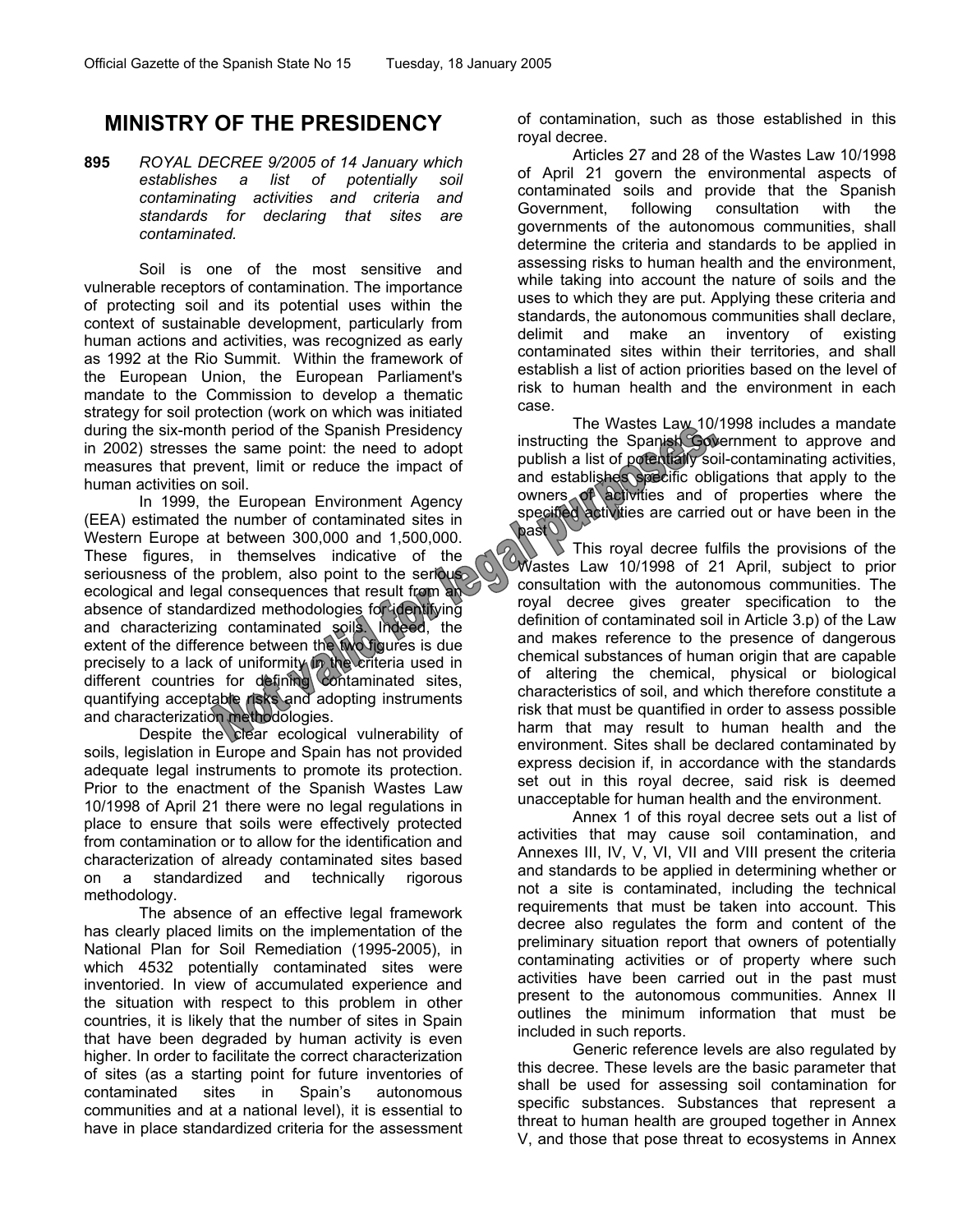VI. Annex VII specifies the criteria for calculating reference levels for substances not included in Annexes V and VI, and for assessing contamination by metals.

In addition, the form in which a site shall be declared decontaminated following environmental remediation work on soil is defined. The scope and performance of remediation actions shall be such as to guarantee that any remaining contamination translates into acceptable risk levels in relation to current land use and anticipated future uses.

The general criterion for determining the level of soil contamination and for identifying possible environmental mediation measures for sites that have been declared contaminated involves assessing environmental risks linked to the existence of contaminants in soils. In line with the provisions of Commission Regulation (EC) No 1488/94 of 28 June 1994 laying down the principles for the assessment of risk to man and the environment of existing substances in accordance with Council Regulations (EEC) No 793/93, Annex VIII indicates the points that must be covered in risk assessments.

Finally, the provisions of the Wastes Law 10/1998 of 21 April are developed with respect to the manner in which a record is to be created in the Land Register of administrative rulings concerning the declaration of contaminated sites, and of declarations made by property owners carrying out potentially contaminating activities, giving effect to the legal provision by specifying the formal title by virtue of which a marginal note is to be recorded, its content, effects, duration and corresponding requirements for cancellation .

By virtue of their jurisdictional authority and at the proposal of the Minister of the Environment and the Minister of Health and Consumer Affairs, with the agreement of the Council of State, and subject to prior deliberation by the Council of Ministers in a meeting held on 14 January 2005,

# I HEREBY DECREE:

# Article 1. *Purpose*

The purpose of this royal decree is to establish a list of activities that may cause soil contamination, and to adopt criteria and standards for declaring that sites are contaminated.

# Article 2. *Definitions*

The following definitions shall apply for the purposes of this royal decree:

a) Soil: the upper layer of the earth's crust, situated between underlying bedrock and the surface, composed of mineral particles, organic material, water, air and living organisms, and constituting the interface between earth, air and water, as a result of which it has the capacity to perform natural functions and serve for human use. This definition shall not apply to surfaces permanently covered by water.

b) Industrial land use: that whose main purpose is the carrying out of industrial activities, excluding agricultural and livestock-raising activities.

c) Urban land use: that whose main purpose is to be used for the construction of homes, offices, and public facilities and services infrastructure, as well as for recreational and sport activities.

d) Other land uses: those which are neither urban nor industrial, and which are suited for carrying out agricultural, forestry and livestock-raising activities.

e) Potentially soil-contaminating activities: industrial or commercial activities that may result in soil contamination due to the use of hazardous substances or the generation of waste products. For the purposes of this royal decree, substances and waste products considered hazardous shall include those listed in the Spanish National Classification of Economic Activities (CNAE-93), modified by Royal Decree 330/2003 of 14 March, as indicated in Annex 1, as well as those covered by the cases described in Article<sup>3.2.</sup>

 f) Criteria: criteria for assessing prima facie evidence that make it possible to assume or rule out the existence of soil contamination, and, in cases where there is analytical evidence of such contamination, to establish maximum levels of admissible risk.

g) Generic reference level (GRL): the concentration of a contaminant in soil that does not result in a level of risk higher than the acceptable maximum for human health or ecosystems, calculated according to the criteria contained in Annex VII.

h) Standards: the set of generic reference levels for contaminants of relevance for a site. Standards are established with a view to protecting human health and, where appropriate, ecosystems.

i) Risk: the probability of a contaminant present in soil coming into contact with a receptor with adverse consequences for human health or the environment.

In terms of protection of human health, for carcinogenic substances a situation of risk is regarded as that in which the expected frequency of the occurrence of cancer in the exposed population does not exceed one per one hundred thousand cases; for substances with systemic effects, a situation of acceptable risk is regarded as that in which, for each substance, the ratio of the long-term exposure dose to the maximum admissible dose is less than one.

In terms of protection of ecosystems, a situation of acceptable risk is regarded as that in which, for each substance, the ratio between the level of exposure, expressed as a concentration, and the ecotoxicological threshold, defined by the maximum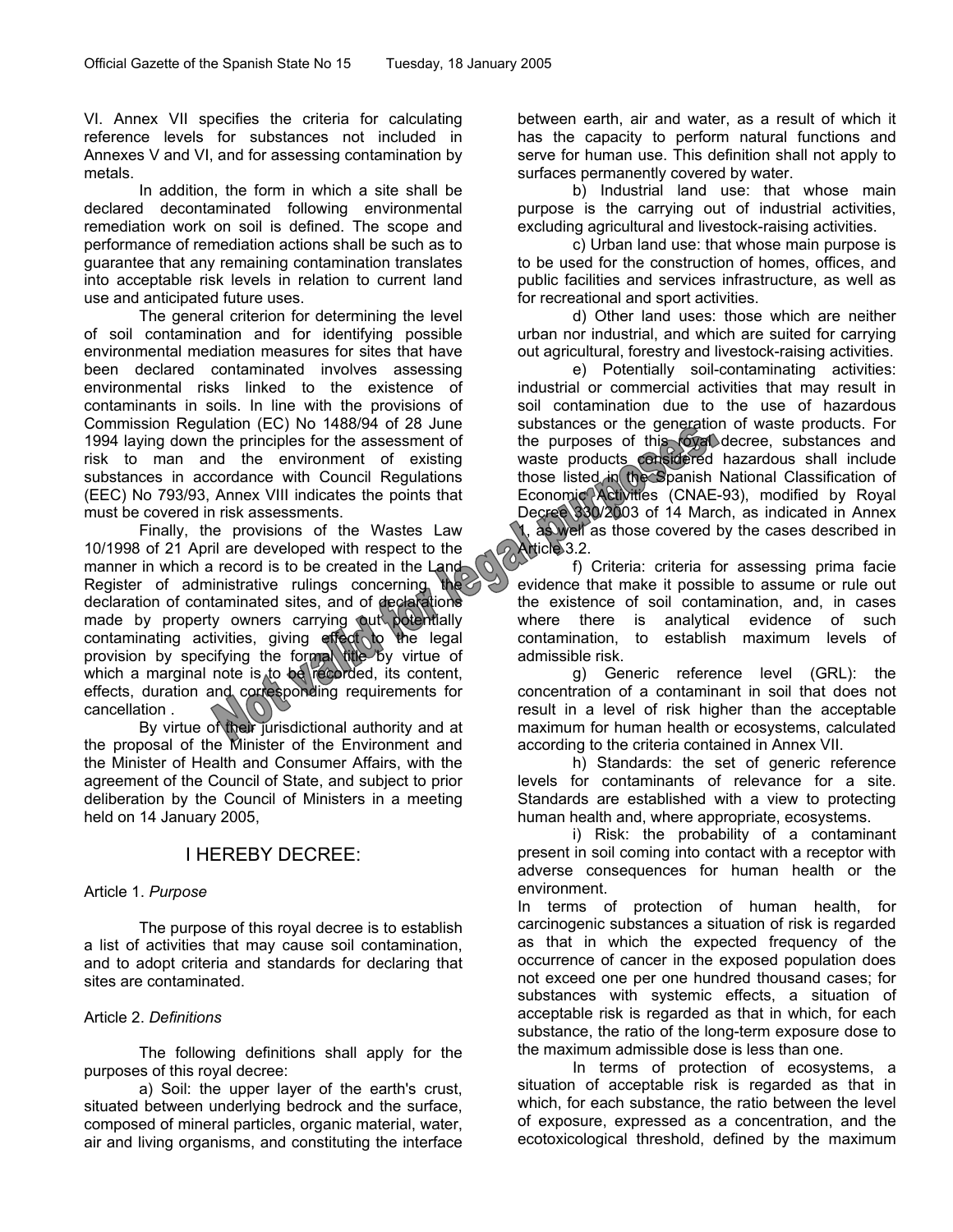concentration at which effects on ecosystems are not expected, is less than one.

j) Contaminated soil: soil whose characteristics have been negatively altered by the presence of manmade chemical components of a hazardous nature in concentrations that imply an unacceptable risk for human health or the environment, and that have been declared contaminated by express decision.

#### Article 3. *Situation reports*

1. Owners of the activities listed in Annex I shall be required to submit to the competent body of the corresponding autonomous community, within a period not exceeding two years, a preliminary situation report for each of the sites where the activity in question is carried out, with the minimum scope and content indicated in Annex II.

2. Preliminary situation reports shall also be presented by companies that produce, handle or store more than 10 metric tons per year of one or more of the substances included in Royal Decree 363/1995 of 10 March, which approves the regulatory scheme for notification of new substances and classification, packing and labelling of hazardous substances. This packing and labouring community to companies with facilities for the storage of fuel for own use  $\lambda$ accordance with Royal Decree 1523/1999 of October, which modifies the regulatory scheme for oil installations, approved by Royal Decree 2085/1994 of 20 October, and complementary technical instructions MI-IP03, approved by Royal Decree 1427/1997 of 15 September, and MI-IP04, approved by Royal Decree 2201/1995 of 28 December, with an average annual consumption greater than 300,000 litres, and with a total storage volume equal to or greater than 50,000 litres.

3. After examining a preliminary situation report, the corresponding autonomous community may request that the activity or property owner submit more detailed complementary reports, data or analyses to facilitate assessment of the level of soil contamination. Such reports, data and analyses shall be carried out in accordance with the criteria and standards established in this royal decree.

4. Similarly, the owners of potentially contaminating activities shall be obliged to submit regular situation reports to the competent body. The content of situation reports and the frequency with which they are to be submitted shall be determined by the competent body of the autonomous community in question, particularly in cases that involve the establishment, expansion or closure of an activity.

5. Owners of sites where potentially contaminating activities have been carried out in the past shall be obliged to submit situation reports when applying for licenses or permits for the establishment of an activity that differs from the potentially contaminating activity or activities previously carried out, or that supposes a change in land use.

6. For the purposes of the provisions of this article, and in relation to the activities to which this royal decree applies, and which are also subject to Law 16/2002 of 1 July on Integrated Pollution Prevention and Control, the autonomous communities may regard the reporting requirements referred to in the preceding sections as having been met if required content is covered in the documentation presented together with an application to obtain an integrated environmental permit.

# Article 4. *Contaminated sites*

1. Taking into account the information received based on the application of Article 3, as well as that obtained from other available sources of information, the competent body of the autonomous community in question shall declare a site contaminated for specific uses on the basis of the criteria set out in Annex III. The assessment of this information shall take into account the object of protection in each case, whether human health or ecosystems.

 $\overline{\phantom{a}}$  2. The competent body of the autonomous community shall delimit sites where the protection of the ecosystem of which they form part is regarded as the main priority. In each case of this type, the competent body shall determine which group or groups of organisms are to be protected.

3. Sites where one of the circumstances indicated in Annex IV holds shall be subject to a detailed assessment of possible risks they may pose to human health or ecosystems. After carrying out a risk assessment, the owner of the activity or property shall inform the competent body of the autonomous community with a view to facilitating a decision regarding whether or not the site is contaminated.

4. In all cases, the assessment of risks to human health or ecosystems shall be carried out in accordance with the content of Annex VIII.

# Article 5. *Contamination of groundwater*

Without prejudice to the content of applicable regulations regarding groundwater, if the assessment processes referred to in Articles 3.3 or 4.3 reveals evidence of groundwater contamination resulting from soil contamination, the competent water authority shall be notified immediately.

# Article 6. *Generic reference levels*

1. The generic reference levels to be used for assessing soil contamination by specific substances are indicated in Annex V and Annex VI.

2. The competent body of the autonomous community in question shall determine which set of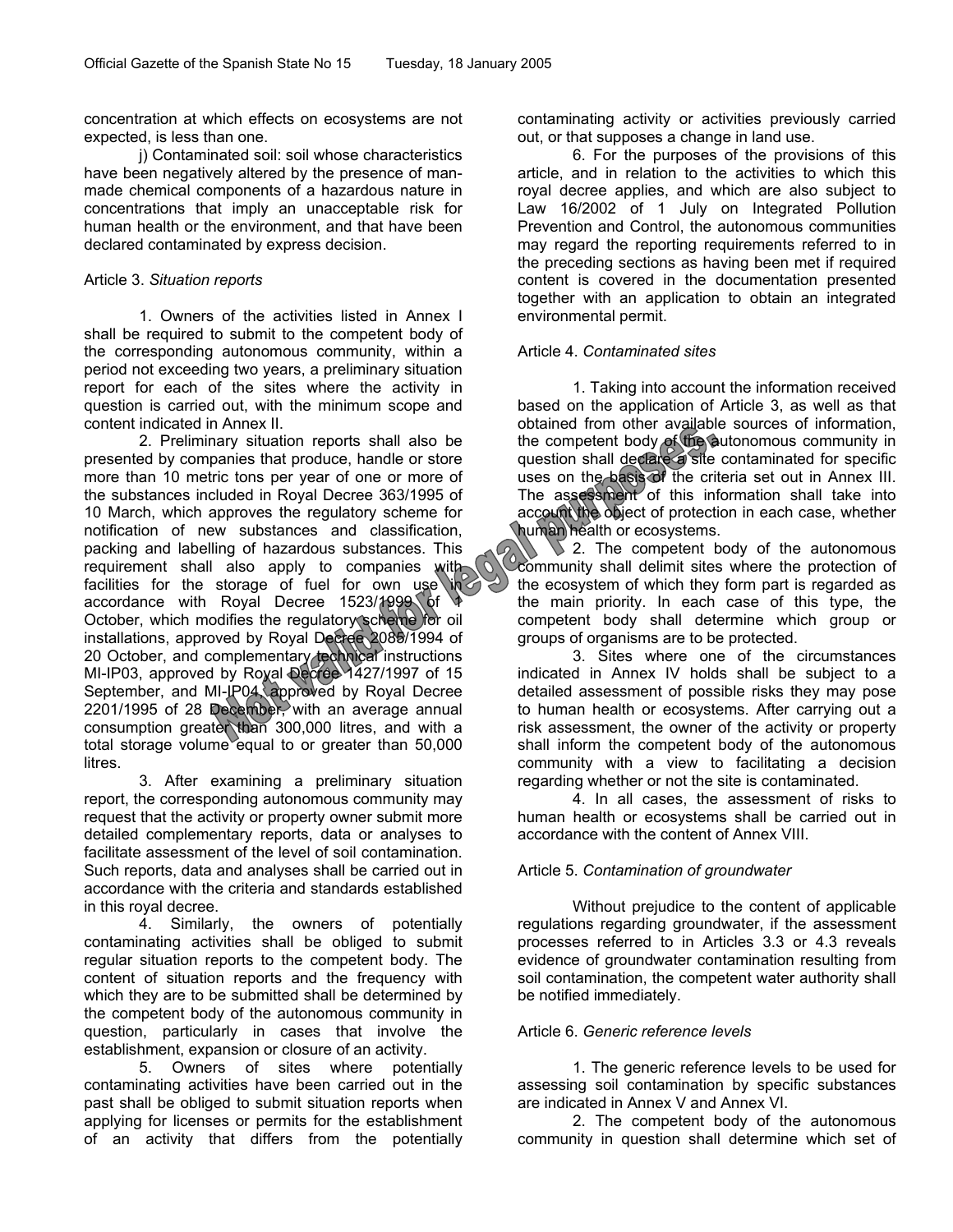generic reference levels are to be applied in each case, taking into account the current use to which each site is put and any anticipated future uses.

3. The responsible autonomous community authorities may determine, with reasonable grounds, which substance or substances included in Annexes V and VI chemical characterization work on soils should focus on, taking into account the activities carried out at the site that may have led to contamination. They may also, with reasonable grounds, extend the scope of the characterization work done to other substances not included in these annexes.

# Article 7. *Decontamination of sites*

1. When a site is declared contaminated, this shall establish an obligation to carry out the actions necessary for its environmental remediation under the terms and within the periods dictated by the competent body.

2. The scope and performance of remediation actions shall be such as to guarantee that any remaining contamination implies acceptable risk levels in accordance with the use to which the site is put.

3. Remediation of contaminated sites shall be carried out by applying the best available techniques in accordance with the specific characteristics of each case. Remediation actions shall ensure that permanent solutions are achieved, and, to the greatest extent possible, shall give priority to *in situ* treatment techniques that avoid the generation transfer and elimination of wastes.

4. Whenever possible, remediation shall be aimed at eliminating the focal points of contamination and reducing the concentration of contaminants in soil. When there are justified technical, economic or environmental reasons why this type of remediation is not possible, solutions aimed at reducing exposure may be accepted, provided that they include measures for containing or enclosing affected sites.

5. Contaminated sites may cease to be classified as such for a particular use when decontamination actions carried out on them are such as to ensure that they no longer pose an inadmissible risk to the designated object of protection, human health or ecosystems, Moreover, a site shall cease to be classified as contaminated for a specific use when a final administrative ruling to this effect has been made, subject to prior verification of the effectiveness of remediation actions carried out.

# Article 8. *Registry disclosure*

1. Owners of properties where potentially contaminating activities have been carried out shall be obliged to declare this circumstance in public deeds documenting the transfer of rights over such properties. The existence of such a declaration shall

be recorded in the Land Register by means of a marginal note to the registration associated with the transfer.

2. At the request of the corresponding autonomous community, the land registrar shall issue a certificate of title and land charges for the registered property or properties on which the site that is to be declared contaminated is located. The registrar shall record the issuance of said certificate by means of a marginal note to the latest title registration, indicating the initiation of the proceedings and the fact that the certificate has been issued.

Said note shall remain in effect for a period of five years and may be cancelled at the instance of the government authority that originally ordered that it should be recorded.

When any entry is made in the registry folio after the recording of the marginal note, its content shall be recorded in the corresponding note of deed issue. P

3. The administrative ruling by virtue of which a site is declared contaminated shall be recorded on the folio of the registered property or properties affected by means of a marginal note to the latest registration of title.

The marginal note shall be recorded pursuant to the administrative certificate in which the ruling declaring the site contaminated is inserted verbatim, with a statement indicating that the ruling is final in terms of administrative action; and which constitutes the means by which notification has been given to all registered owners appearing on the certificate referred to in the preceding section.

Duplicate copies of said certificate shall be presented to the Land Register, and shall indicate, in addition to the circumstances required by applicable legislation, the circumstances required by mortgagerelated legislation concerning the rights and properties affected by the agreement.

The marginal note concerning the declaration of the site as contaminated shall be cancelled by virtue of a certificate issued by the competent government authority, which shall incorporate the administrative declassification ruling.

# Article 9. *System of sanctions*

Offences committed against the provisions of this royal decree shall be subject to the system of sanctions set out in the Wastes Law 10/1998 of 21 April, without prejudice to any other civil or criminal liability that may apply.

Single supplementary provision *Sites used for military installations or activities*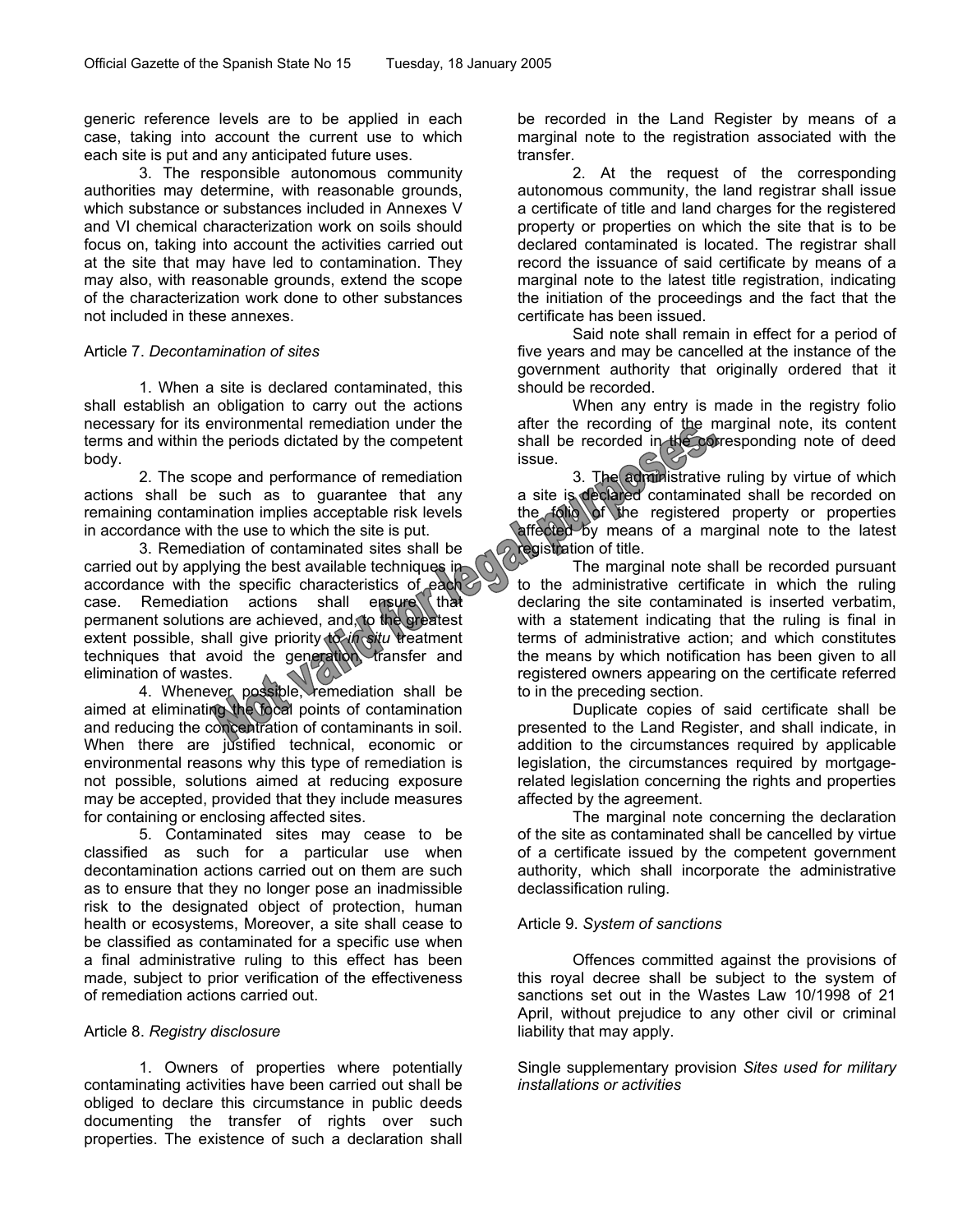This royal decree shall not apply to publicly owned sites where military installations are located or where military activities are carried out.

Within a period of two years from the date on which this royal decree enters into effect, the Ministry of Defence shall approve, subject to previous acceptance by the Ministry of the Environment, a decontamination plan for such sites, which shall conform to the technical content of this royal decree.

#### Final provision [Article 1]. *Competencies*

This royal decree shall be regarded as basic legislation governing the protection of the environment, and as establishing basic conditions and general coordination measures for the public health system, with the exception of Article 8, which constitutes legislation concerning the organization of public registers, in accordance with the provisions, respectively, of Article 149.1 Clauses 23, 16 and 8 of the Spanish Constitution.

Final provision [Article 2]. *Authority for making developing provisions*

The Minister of Health and Consumer Affairs and the Minister of the Environment are empowered to adopt all such provisions in their respective areas of competence as may be necessary for applying and developing the provisions of this royal decree, as well as for modifying its annexes in accordance with advances in technical and scientific knowledge, as for modifying its annexes in accordance with<br>advances in technical and scientific knowledge,<br>subject to previous notification of the autonomous communities, or at their proposal.

Done at Madrid, 14 January 2005.

#### JUAN CARLOS R.

The First Vice-President of the Government and Minister of the Presidency MARÍA TERESA FERNÁNDEZ DE LA VEGA SANZ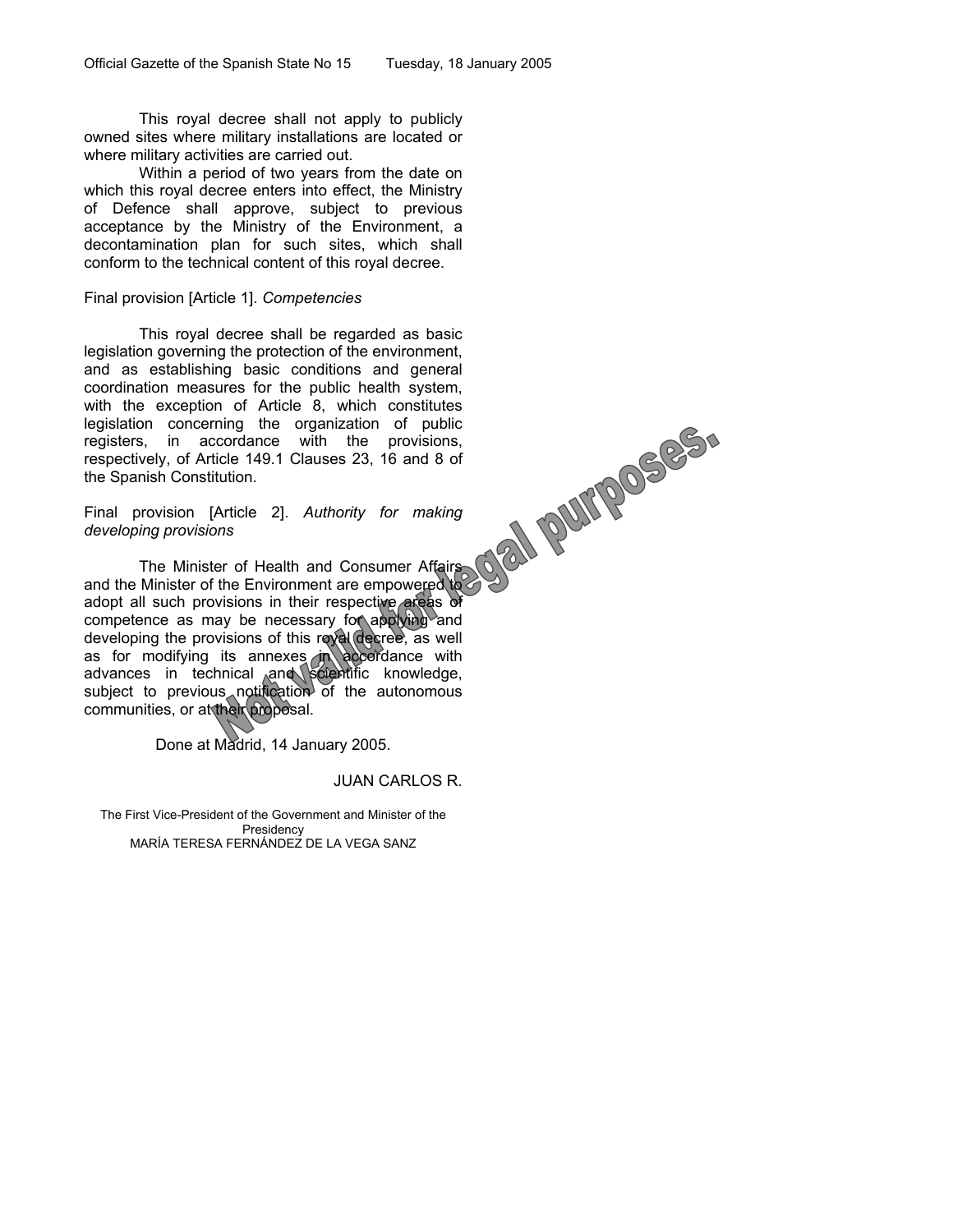# **ANNEX I**

# **Potentially soil-contaminating activities**

| CNAE93-Rev1    | Description                                                                                                        |
|----------------|--------------------------------------------------------------------------------------------------------------------|
| 11.10          | Extraction of crude petroleum and natural gas                                                                      |
| 11.20          | Service activities incidental to oil and gas extraction, excluding surveying                                       |
| 13.20          | Mining of non-ferrous metal ores, except uranium and thorium ores                                                  |
| 15.40          | Manufacture of vegetable and animal oils and fats                                                                  |
| 17.30          | Finishing of textiles                                                                                              |
| 17.542         | Manufacture of textiles impregnated, hardened or covered with plastic materials                                    |
| 18.301         | Dressing, tanning and dyeing of furs                                                                               |
| 19.10          | Dressing, tanning and finishing of leather                                                                         |
| 20.10          | Sawmilling and planing of wood; industrial preparation of wood                                                     |
| 20.20          | Manufacture of veneer sheets; manufacture of plywood, laminboard, particle board, fibre board and other panels and |
|                | boards                                                                                                             |
| 21.1           |                                                                                                                    |
| 21.24          | Manufacture of pulp, paper and paperboard<br>Manufacture of wallpaper                                              |
| 22.2           | Printing and service activities related to printing (1)                                                            |
| 23.10          | Manufacture of coke oven products                                                                                  |
| 23.20          |                                                                                                                    |
| 24.1           | Manufacture of refined petroleum products                                                                          |
| 24.20          | Manufacture of basic chemicals<br>Manufacture of pesticides and other agro-chemical products                       |
|                |                                                                                                                    |
| 24.30          | Manufacture of paints, varnishes and similar coatings, printing ink and mastics                                    |
| 24.4           | Manufacture of pharmaceutical products                                                                             |
| 24.5           | Manufacture of soap, detergents and other cleaning and polishing preparations                                      |
|                | Manufacture of perfumes and beauty and toilet products<br>Manufacture of other chemical products                   |
| 24.6           |                                                                                                                    |
| 24.70          | Manufacture of man-made fibres                                                                                     |
| 25.1           | Manufacture of rubber products                                                                                     |
| 26.1           | Manufacture of glass and glass products                                                                            |
| 26.21          | Manufacture of ceramic household and ornamental articles                                                           |
| 26.3           | Manufacture of ceramic tiles and flags                                                                             |
| 26.65          | Manufacture of fibre cement                                                                                        |
| 26.8           | Manufacture of other non-metallic mineral products                                                                 |
| 27.10          | Manufacture of basic ron and steel and of ferro-alloy products                                                     |
| 27.21          | Manufacture of cast iron tubes                                                                                     |
| 27.22          | Manûfacture of steel tubes                                                                                         |
| 27.3           | Other first processing of iron and steel                                                                           |
| 27.41<br>27.42 | <b>Rroduction and first processing of precious metals</b><br>Production and first processing of aluminium          |
| 27.43          | Production and first processing of lead, zinc and tin                                                              |
| 27.44          | Production and first processing of copper                                                                          |
| 27.45          | Production and first processing of other non-ferrous metals                                                        |
| 27.5           | Casting of metals                                                                                                  |
| 28.1           | Manufacture of structural metal products                                                                           |
| 28.2           | Manufacture of tanks, reservoirs and containers of metal                                                           |
|                | Manufacture of central heating radiators and boilers                                                               |
| 28.3           | Manufacture of steam generators                                                                                    |
| 28.40          | Forging, pressing, stamping and roll forming of metals; powder metallurgy                                          |
| 28.5           | Treatment and coating of metals                                                                                    |
|                | General mechanical engineering on behalf of third parties                                                          |
| 28.6           | Manufacture of cutlery, tools and general hardware                                                                 |
| 28.63          | Manufacture of locks and hinges                                                                                    |
| 28.7           | Manufacture of other fabricated metal products, excluding furniture                                                |
| 29.1           | Manufacture of machinery, equipment and mechanical material                                                        |
| 29.2           | Manufacture of other general-purpose machinery, equipment and mechanical material                                  |
| 29.3           | Manufacture of agricultural machinery                                                                              |
| 29.4           | Manufacture of machine tools                                                                                       |
| 29.5           | Manufacture of other special-purpose machinery                                                                     |
| 29.6           | Manufacture of weapons and ammunition                                                                              |
| 29.71          | Manufacture of electric domestic appliances                                                                        |
| 30.0           | Manufacture of office machinery and computers                                                                      |
| 31.1           | Manufacture of electric motors, generators and transformers                                                        |
| 31.2           | Manufacture of electricity distribution and control apparatus                                                      |
| 31.3           | Manufacture of insulated wire and cable                                                                            |
| 31.4           | Manufacture of accumulators and electrical batteries                                                               |
|                |                                                                                                                    |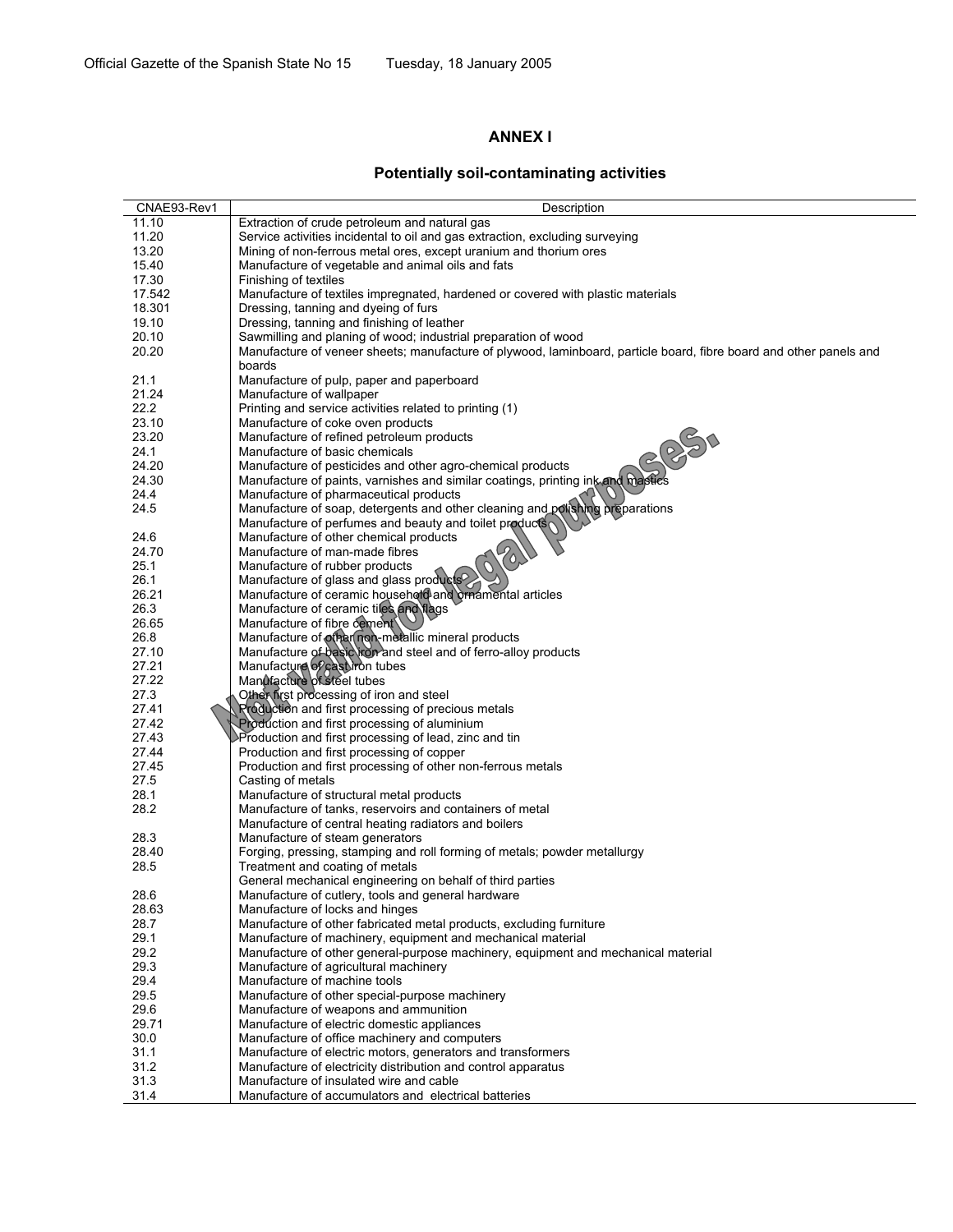| Tuesday, 18 January 2005 |  |  |  |
|--------------------------|--|--|--|
|--------------------------|--|--|--|

| CNAE93-Rev1 | Description                                                                                                       |
|-------------|-------------------------------------------------------------------------------------------------------------------|
| 31.5        | Manufacture of lighting equipment and electric lamps                                                              |
| 31.6        | Manufacture of other electrical equipment                                                                         |
| 32.1        | Manufacture of electronic valves and tubes and other electronic components                                        |
| 32.2        | Manufacture of television and radio transmitters and apparatus for line telephony and line telegraphy             |
| 32.3        | Manufacture of sound or video reception, recording or reproducing apparatus                                       |
| 33.1        | Manufacture of medical and surgical equipment and orthopaedic appliances                                          |
| 33.2        | Manufacture of instruments and appliances for measuring, checking, testing, navigating and other purposes, except |
|             | industrial process control equipment                                                                              |
| 33.3        | Manufacturer of industrial process control equipment                                                              |
| 34.10       | Manufacturer of motor vehicles                                                                                    |
| 34.20       | Manufacturer of bodies (coachwork) for motor vehicles; manufacture of trailers and semi-trailers                  |
| 34.30       | Manufacture of parts and non-electrical accessories for motor vehicles and their engines                          |
| 35.1        | Building and repairing of ships and boats                                                                         |
| 35.20       | Manufacture of railway and tramway material                                                                       |
| 35.30       | Manufacture of aircraft and spacecraft                                                                            |
| 35.4        | Manufacture of motorcycles and bicycles                                                                           |
| 36.1        | Manufacture of furniture                                                                                          |
| 36.63       | Manufacture of other articles that use hazardous substances                                                       |
| 37.10       | Recycling of metal waste and scrap                                                                                |
| 37.20       | Recycling of non-metal waste and scrap                                                                            |
| 40.1        | Production and distribution of electricity                                                                        |
| 40.2        | Manufacture of gas; distribution of gaseous fuels through urban mains, except gas pipelin                         |
| 50.20       | Maintenance and repair of motor vehicles                                                                          |
| 50.40       | Sale, maintenance and repair of motorcycles and mopeds and related parts and accessories (2)                      |
| 50.50       | Retail sale of automotive fuel when the seller has storage facilities                                             |
| 51.12       | Agents involved in the sale of fuels, ores, metals and industrial chemicals                                       |
| 51.51       | Wholesale of solid, liquid and gaseous fuels and related products.                                                |
| 51.52       | Wholesale of metals and metal ores                                                                                |
| 51.532      | Wholesale of paints and varnishes                                                                                 |
| 51.551      | Wholesale of fertilizers and chemical products for agricultural use                                               |
| 51.553      | Wholesale of industrial chemicals<br>$\heartsuit$                                                                 |
| 51.57       | Wholesale of waste and scrap                                                                                      |
| 52.486      | Retail sale of fuels                                                                                              |
| 60.10       | Transport via railways                                                                                            |
| 60.2        | Other land transport                                                                                              |
| 60.3        | Transport via pipelines                                                                                           |
| 63.122      | Storage and warehousing of hazardous goods                                                                        |
| 63.22       | Other supporting water transport activities                                                                       |
| 63.23       | Other supporting air transport activities                                                                         |
| 74.811      | Laboratories for developing, printing and enlarging photographs (1)                                               |
| 90.01       | Collection and treatment of sewage                                                                                |
| 90.02       | Collection and treatment of other waste                                                                           |
| 90.03       | Sanitation, remediation and similar activities (3)                                                                |
| 93.01       | Washing, cleaning and dyeing of textile and leather garments (1)                                                  |

(1) Except for retail trade

(2) Except for sales.

(3) Except for lands where remediation work is carried out for third parties.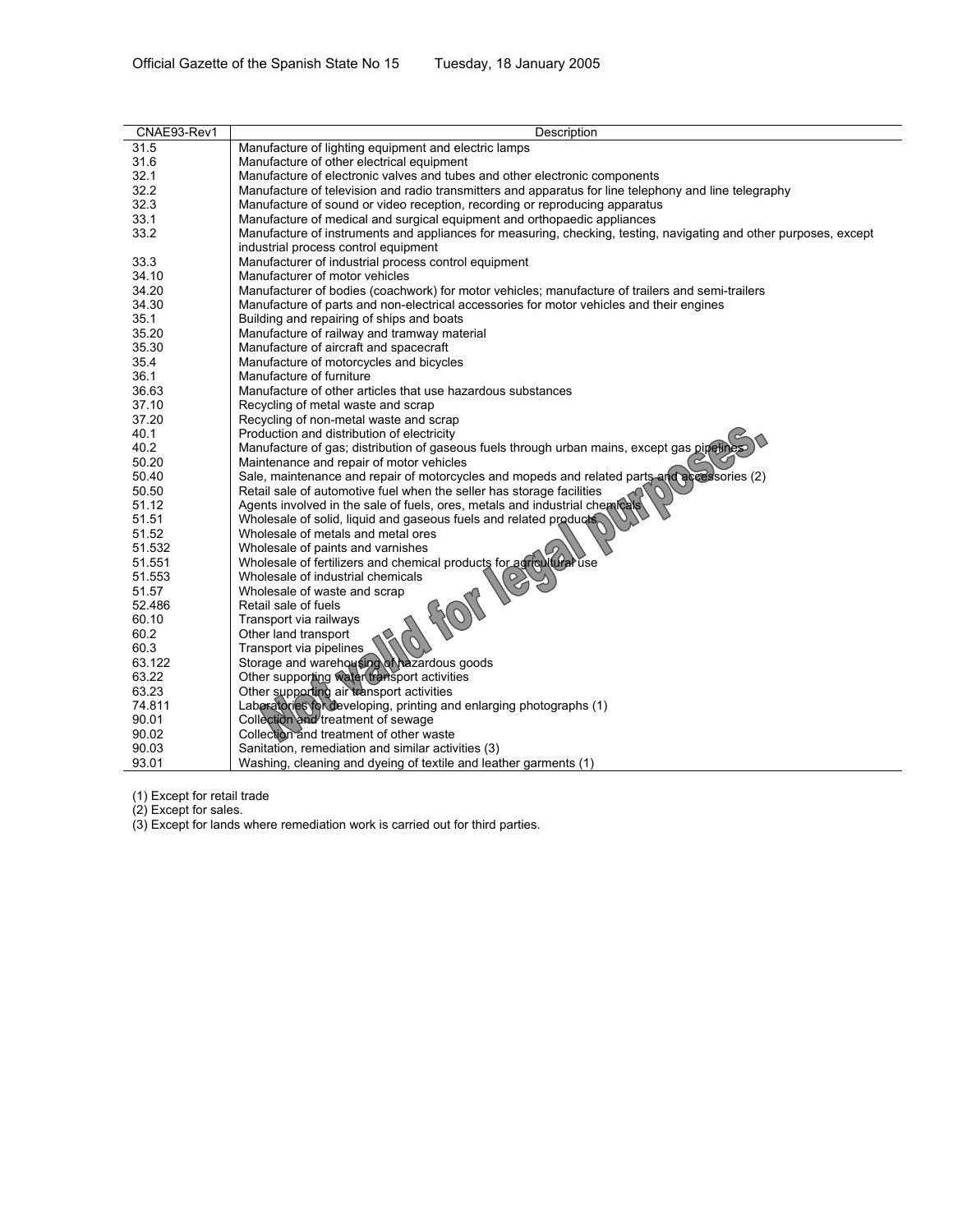# **ANNEX II**

#### **Minimum scope and content of the preliminary situation report for a site**

The purpose of the preliminary situation report referred to in Article 3 is to assess the possibility that significant contamination has occurred or may occur at a site where one of the activities listed in Annex I has been carried out, or as a result of any of the activities covered in Article 3.2.

In those cases in which title to the property on which the site is located has been acquired after the cessation of the potentially contaminating activity, the site owners referred to in Article 3.5 shall be exempt from the requirements specified in Sections 2, 3, 4, 5 and 6 below.

The drafting of a preliminary situation report does not imply an obligation to carry out any type of specific test or analysis: such reports may be drafted based on information generated in compliance with legislation in effect with regard to wastes and hazardous substances. Nevertheless, the interested parties may include in the report any complementary information they regard as useful for accurately assessing the situation of the site(s) in question.

At minimum, preliminary situation reports shall include the following sections:

1. General information on the activity Business name. Address, telephone, fax, e-mail

Owner

Spanish tax identification code (CIF), Industrial Registry Registration Number (NIRI)

Industrial activity classification (CNAE 93-REV 1) Year in which the activity started and ended Registry information for the property contained in

the Land Register

Personnel

Installed power (kW)

Surface area occupied

Plans for and descriptions of facilities and their current condition

Pavement: type, condition, percentage of total surface covered

Drainage network

Wastewater treatment network

Accidents or irregularities that have occurred at the site

Year

2. Hazardous materials consumed (raw materials, secondary materials and auxiliary materials)

Type, nature Annual quantity (volume, weight) Aggregation state (solid, liquid, sludge)

Form of presentation (loose, type of packing, etc.) Risk description associated with the material in accordance with regulations concerning the classification and labelling of substances

Storage

3. Intermediate or end products of a hazardous nature

Type, nature Annual quantity (volume, weight)

Aggregation state (solid, liquid, sludge) Form of presentation (loose, type of packing, etc.) Risk description associated with the material in accordance with regulations concerning the classification and labelling of substances Storage

4. Wastes or by-products generated (1) **Denomination** Coding according to the European List of Wastes and Spanish regulations

Composition, main constituents Annual quantity (volume, weight)

Aggregation state (solid, liquid, sludge) Form of presentation (loose, type of packing, etc.) Type of temporary storage and management system

5. Storage

For each material, product or waste product, the form of storage used and its characteristics shall be indicated.

5.1 Surface storage

Surface area: average depth, volume Pavement/isolation: type, surface area covered by pavement or isolated

Existence of coverings

Presentation of material [loose or packed, type (drums, big bags, boxes, etc.), identification of

materials] Separation of materials: by incompatible types,

type of separation

Access to site, access control Drainage network and collection of rainwater Leaks or spills: control, evacuation procedures,

clean-up and management

Safety equipment Site plan and installation layout

5.2 Surface tanks

Type, number, volume, age, total capacity Identification Control of storage Retention ponds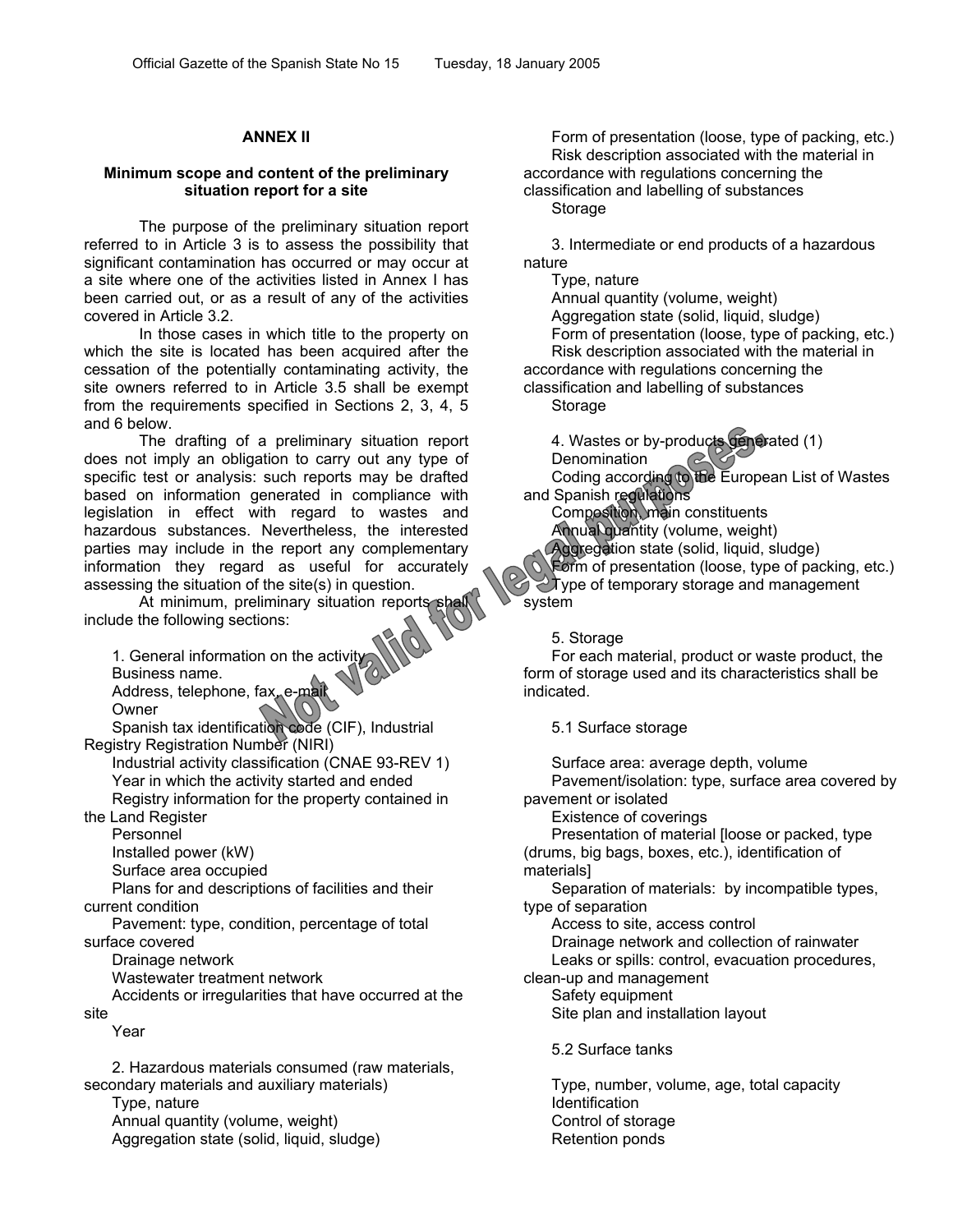Clean-up of leaks and spills Access and access control Site plan and installation layout

5.3 Underground tanks

Type, number, volume, age, total capacity Leaktightness: tests, results, year Identification

Mechanisms for identifying and retaining leaks or spills

Clean-up system Site plan and installation layout

6. Production areas

For areas where activities regulated by this royal decree are carried out, situation reports shall specify the presence of construction elements that reduce the possibility of soil contamination. Such descriptions shall give separate consideration to the various stages of the production process.

7. Historical activities

In cases where historical activities with the potential to cause contamination are known to have been carried out at the site, any available information concerning the following points shall be provided:

The name of the activity or activities carried out in the past at the site.

Type of activity carried out.

The dates on which each of the activities started and ended

Remarks: any other information that may facilitate the detection of historical contamination and its differentiation from possible current contamination.

(1) If wastes or by-products have been generated, a copy of the annual declaration made by the producer shall be attached to the preliminary situation report. This section shall also apply to all materials generated in treatment processes for emissions and effluents.

#### **ANNEX III**

#### **Criteria for determining if a site is contaminated**

A site shall be declared contaminated when it is determined that there are unacceptable risks with regard to the protection of human health or, as may be the case, ecosystems due to the presence of any of the contaminants listed in Annexes V and VI or of any other chemical contaminants.

When a corresponding risk assessment is not available, the competent bodies of autonomous communities may assume that the level of risk is unacceptable and, consequently, declare a site contaminated when any of the following circumstances holds true:

1. In cases in which the protection of human health is regarded as the main priority:

a) When the concentration in soil of any of the substances listed in Annex I exceeds 100 times the established generic reference level for the protection of human health in accordance with land use.

b) When the concentration in soil at the site of any chemical contaminant not included in Annex V exceeds 100 times the generic reference level calculated in accordance with the criteria established in Annex VII.

2. In cases in which the protection of ecosystems is regarded as the main priority:

a) When the lethal or effective median concentration,  $L(E)C_{50}$ , for soil organisms obtained in toxicity tests OECD 208 (Test of Seedling Emergence and Growth of Terrestrial Plants), OECD 207 (Acute Earthworm Toxicity Test), OECD 216 (Soil Microorganisms: Nitrogen Transformation Test), OECD 217 (Soil Micro-organisms: Carbon Transformation Test), or such tests as may be regarded as equivalent for assessment purposes by the Minister of the Environment, is lower than 10 mg of contaminated soil/gram of soil.

b) When the lethal or effective median concentration,  $L(E)C_{50}$ , for aquatic organisms obtained in toxicity tests OECD 201 (Algal Growth Inhibition Test), OECD 202 (Daphnia Magna Immobilization Test), OECD 203 (Fish – Acute Toxicity Test), or such tests as may be regarded as equivalent for assessment purposes by the Minister of the Environment, carried out with leachates obtained using the standard DIN-38414 method, is lower than 10 ml of leachate/litre of water.

#### **ANNEX IV**

#### **Criteria for identifying sites that require risk assessment**

1. Sites that meet any of the following conditions shall be subject to the terms of this annex:

a) Where sites present soil concentrations of oil hydrocarbons higher than 50 mg/kg.

b) Where there is analytical evidence that the concentration of any of the substances listed in Annex V exceeds the generic reference level for the current or anticipated use for the site.

c) Where there is analytical evidence that the concentration of any chemical contaminant not listed in Annex V is higher than the generic reference level estimated in accordance with the criteria established in Annex VII.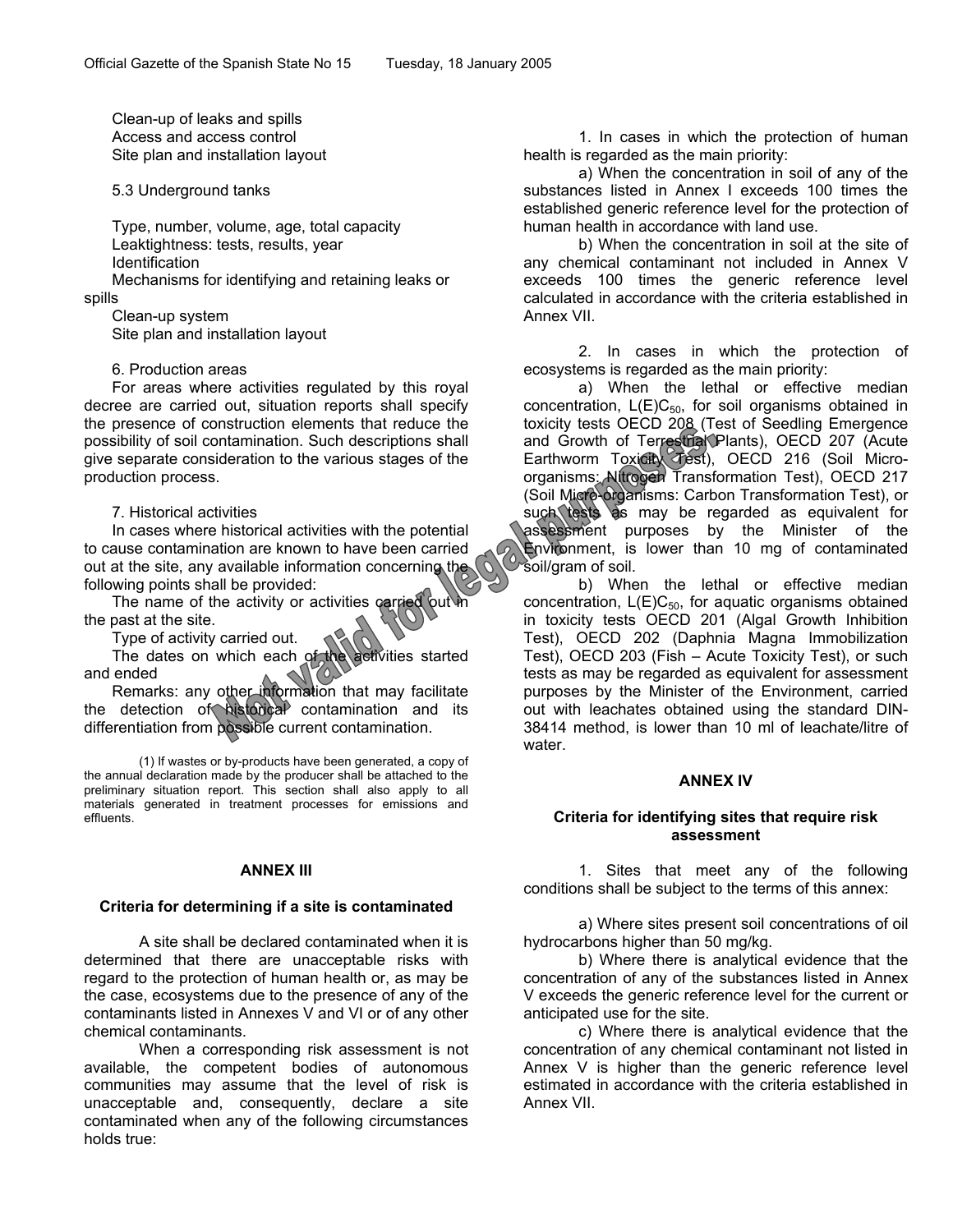2. In those cases in which the main priority is the protection of an ecosystem, this annex shall apply to sites that meet any of the following conditions:

a) Where the concentration of any of the substances listed in Annex VI exceeds the generic reference level established therein for the group of organisms to be protected in each case: soil organisms, aquatic organisms or terrestrial vertebrates.

b) Where there is analytical evidence that the concentration of any chemical contaminant not listed in Annex VI is higher than the generic reference level estimated in accordance with the criteria established in Annex VII.

c) Where toxicity is demonstrated based on any of the biotests referred to in Annex III.2, carried out using soil or leachate in undiluted samples.

#### **ANNEX V**

# **List of contaminants and generic reference levels for the protection of human health based on land use**

*Protection of human health*

| Substance                 | CAS number    | Industrial             | Urban use         | Other          |
|---------------------------|---------------|------------------------|-------------------|----------------|
|                           |               | use                    |                   | uses           |
|                           |               |                        | mg/kg dry weight) |                |
| Methylene chloride        | 75-09-2       | 60***                  | $6$ **            | 0.6            |
| 1,1-Dichloroethane        | 75-34-3       | 100'                   | $70***$           | $\overline{7}$ |
| 1,2-Dichloroethane        | 107-06-2      | $5^{\circ}$            | $0.5***$          | 0.05           |
| 1,1,2-Trichloroethane     | 79-00-5       | $rac{10^{*}}{3^{***}}$ | $1***$            | 0.1            |
| 1,1,2,2-Tetrachloroethane | 79-34-5       |                        | $0.3***$          | 0.03           |
| 1.1-Dichloroethene        | 75-35-4       | 1                      | $0.1***$          | 0.01           |
| Trichloroethene           | 8-00-87       | 70***                  | $7***$            | 0.7            |
| Tetrachloroethene         | 127-18-4      | $10***$                | $1***$            | 0.1            |
| 1,2-Dichloropropane       | 78-87-5       | 4                      | $0.5***$          | 0.05           |
| 1,3-Dichloropropene       | 42-75-6       | $7***$                 | $0.7***$          | 0.07           |
| Acenaphthene              | 83-32-9       | 100**                  | 60***             | 6              |
| Acetone                   | 67-64-1       | 100**                  | $10***$           | $\mathbf{1}$   |
| Aldrin                    | 309-00-2      | $1***$                 | $0.1***$          | 0.01           |
| Anthracene                | 120-12-7      | $100***(1)$            | $100**$           | 45             |
| <b>Benz</b> [a]anthracene | 56-55-3       | $20***$                | $2***$            | 0.2            |
| Dibenz[a,h]anthracene     | 53-70-3       | $3***$                 | $0.3***$          | 0.03           |
| Benzene                   | $71-43-2$     | $10***$                | $1***$            | 0.1            |
| Chlorobenzene             | 108-90-7      | 35                     | $10***$           | 1              |
| 1.2-Dichlorobenzene       | $95 - 50 - 1$ | $100**$                | 70**              | $\overline{7}$ |
| 1.4-Dichlorobenzene       | 106-46-7      | 40***                  | $4***$            | 0.4            |
| 1,2,4-Trichlorobenzene    | 120-82-1      | 90***                  | $9***$            | 0.9            |
| p-Chloroaniline           | 106-47-8      | $30***$                | $3***$            | 0.3            |
| Chlordane                 | 57-74-9       | 1***                   | $0.1***$          | 0.01           |
| Chloroform                | 67-66-3       | 5                      | 3                 | 0.7            |
| Chloroethene              | 75-01-4       | $1***$                 | $0.1***$          | $0.01*$        |
| o-Cresol                  | 95-48-7       | 100**                  | $40***$           | 4              |
| Chrysene                  | 218-01-9      | 100**                  | $100**$           | 20             |
| p,p'-DDE                  | 72-55-9       | 60***                  | $6***$            | 0.6            |
| p,p'-DDT                  | $50 - 29 - 3$ | 20***                  | 2                 | 0.2            |
| p,p-DDD                   | 72-54-8       | 70***                  | $7***$            | 0.7            |
| Dieldrin                  | $60 - 57 - 1$ | $1***$                 | $0.1***$          | $0.01*$        |
| Endosulfan                | 115-29-7      | 60***                  | $6***$            | 0.6            |
| Endrin                    | 72-20-8       | 1***                   | $0.1***$          | $0.01*$        |
| Styrene                   | 100-42-5      | 100**                  | $100**$           | 20             |
| Ethylbenzene              | 100-41-4      | 100**                  | $20***$           | 2              |
| Phenol                    | 108-95-2      | 100**                  | $70**$            | 7              |
| 2-Chlorophenol            | $95 - 57 - 8$ | 100**                  | $10***$           | 1              |
| 2,4-Dichlorophenol        | 120-83-2      | $10***$                | $1***$            | 0.1            |
| 2,4,5-Trichlorophenol     | 95-95-4       | 100**                  | 100**             | 10             |
| 2,4,6-Trichlorophenol     | 88-06-2       | 90***                  | $9***$            | 0.9            |
| Pentachlorophenol         | 87-86-5       | $1***$                 | $0.1***$          | $0.01*$        |
| Fluoranthene              | 206-44-0      | 100**                  | 80***             | 8              |
|                           |               |                        |                   |                |

| Benzo[b]fluoranthene           | 205-99-2          | $20***$     | $2***$   | 0.2     |
|--------------------------------|-------------------|-------------|----------|---------|
| Benzo[k]fluoranthene           | 207-08-9          | $100**$     | $20***$  | 2       |
| Fluorene                       | 86-73-7           | $100**$     | $50***$  | 5       |
| Heptachlor epoxide             | 1024-57-3         | $1***$      | $0.1***$ | 0.01    |
| Hexachlorobenzene              | 118-74-1          | $1***$      | $0.1***$ | $0.01*$ |
| Hexachlorobutadiene            | 87-68-3           | $10***$     | $1***$   | 0.1     |
| α-Hexachlorocyclohexane        | 319-84-6          | $1***$      | $0.1***$ | $0.01*$ |
| <b>ß-Hexachlorocyclohexane</b> | 319-85-7          | $1***$      | $0.1***$ | $0.01*$ |
| y-Hexachlorocyclohexane        | 58-89-9           | $1***$      | $0.1***$ | $0.01*$ |
| Hexachlorethane                | 67-72-1           | $9***$      | $0.9***$ | 0.09    |
| Naphthalene                    | $91 - 20 - 3$ 13- | 10          | 8        |         |
| <b>PCB</b>                     | $36-36-3$         | 0.8         | 0.08     | $0.01*$ |
| Pyrene                         | $129-00-0$        | $100**$     | 60***    | 6       |
| <b>Benzo</b> [a]pyrene         | $50-32-8$         | $2***$      | $0.2***$ | 0.02    |
| Indeno[1,2,3-cd]pyrene         | 193-39-5          | $30***$     | $3***$   | 0.3     |
| Carbon tetrachloride           | $56 - 23 - 5$     |             | $0.5***$ | 0.05    |
| Toluene                        | 108-88-3          | $100***(2)$ | $30***$  | 3       |
| Xvlene                         | 1330-20-7         | $100***(2)$ | $100**$  | 35      |

\* Lower limit of detection.

\*\* Applying the reduction criterion described in Annex VII.

\*\* Applying the contiguity criterion described in Annex VII.

(1) For this substance, autonomous communities may apply GRLs higher than 100 mg/kg but no higher than 700 mg/kg, provided that an explicit justification is given citing the reasons for adopting the new values. The justification shall be included in declarations stating that sites are contaminated or not contaminated.

(2) For this substance, autonomous communities may apply GRLs higher than 100 mg/kg but no higher than 200 mg/kg, provided that an explicit justification is given citing the reasons for adopting the new values. The justification shall be included in declarations stating that sites are contaminated or not contaminated.

# **ANNEX VI**

#### **List of contaminants and generic reference levels for protection of ecosystems**

#### *Protection of ecosystems*

| Substance                 | CAS number    | Soil      | Aquatic            | Terrestrial |
|---------------------------|---------------|-----------|--------------------|-------------|
|                           |               | organisms | organisms          | verte-      |
|                           |               |           |                    | brates      |
|                           |               |           | (mg/kg dry weight) |             |
| 1,1-Dichloroethane        | 75-34-3       |           | 0.06               | 4.18        |
| 1,2-Dichloroethane        | 107-06-2      |           | 0.16               | 0.24        |
| 1,1,2-Trichloroethane     | 79-00-5       |           | 0.16               | 0.3         |
| 1,1,2,2-Tetrachloroethane | 79-34-5       |           | 0.04               | 0.02        |
| Trichloroethylene         | 79-01-6       |           | 0.21               | 0.45        |
| Tetrachloroethene         | 127-18-4      | $0.01*$   | 0.06               | 0.15        |
| 1,2-Dichloropropane       | 78-87-5       | 4.24      | 0.07               | 0.43        |
| 1,3-Dichloropropene       | 42-75-6       |           | $0.01*$            | 0.58        |
| Acenaphthene              | 83-32-9       |           | 0.02               | 4.85        |
| Acetone                   | 67-64-1       |           | 0.54               | 6.71        |
| Aldrin                    | 309-00-2      | $0.01*$   | 0.01               | $0.01*$     |
| Anthracene                | 120-12-7      |           | $0.01*$            | 22          |
| Benz[a]anthracene         | 56-55-3       | 3.8       | 0.01               |             |
| Benzene                   | $71-43-2$     | 1         | 0.2                | 0.11        |
| Chlorobenzene             | 108-90-7      | 1         | 0.03               | 7.66        |
| 1,2-Dichlorobenzene       | $95 - 50 - 1$ |           | 0.11               | 3.15        |
| 1.4-Dichlorobenzene       | 106-46-7      | 0.1       | 0.16               | 0.53        |
| 1,2,4-Trichlorobenzene    | 120-82-1      | 0.05      | 0.79               | 0.94        |
| p-Chloroaniline           | 106-47-8      | 0.14      | $0.01*$            | 0.09        |
| Chlordane                 | 57-74-9       | 0.04      | $0.01*$            | $0.01*$     |
| Chloroform                | 67-66-3       |           | 0.01               | 0.01        |
| p.p'-DDE                  | 72-55-9       | 0.14      | $0.01*$            | $0.01*$     |
| p.p'-DDT                  | $50-29-3$     |           | 0.01               | $0.01*$     |
| Dieldrin                  | $60 - 57 - 1$ | 0.13      | $0.01*$            | $0.01*$     |
| 1,4-Dioxane               | 123-91-1      | 1.45      | 13.9               |             |
| Endosulfan                | 115-29-7      | 0.01      | $0.01*$            | 0.04        |
| Endrin                    | 72-20-8       |           | $0.01*$            | $0.01*$     |
| <b>Styrene</b>            | 100-42-5      | 0.68      | 0.25               | $100**$     |
| Ethylbenzene              | 100-41-4      |           | 0.08               | 4.6         |
| Decabromophenyl ether     | 1163-19-5     |           | 2.66               | 59.7        |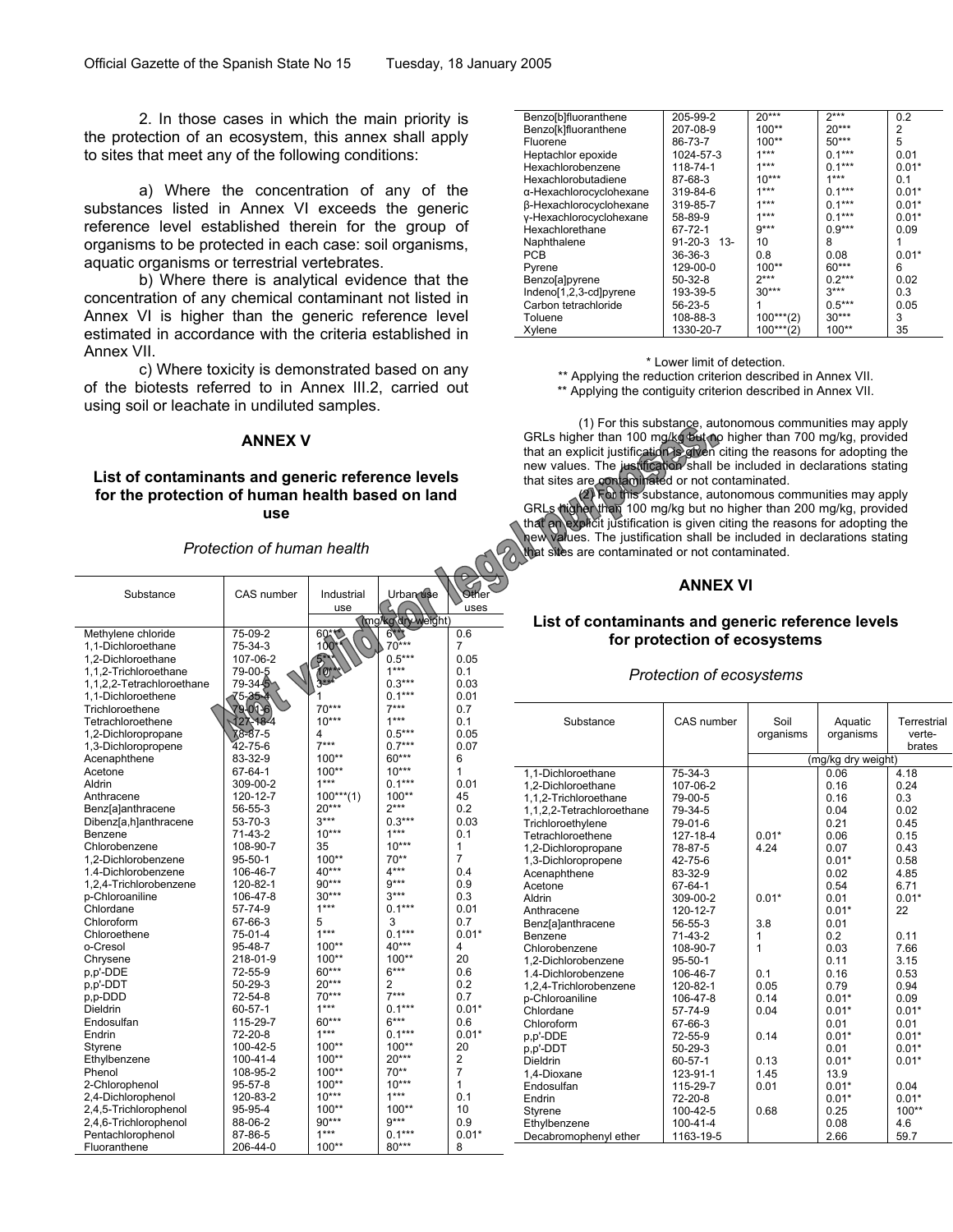|  | Tuesday, 18 January 2005 |  |
|--|--------------------------|--|
|--|--------------------------|--|

| Pentabromodiphenyl ether | 32534-81-9     | 0.32    | 5.18    | $0.01*$ |
|--------------------------|----------------|---------|---------|---------|
| Octtabromodiphenyl ether | 32536-52-0     |         | 0.51    | 0.24    |
| Phenol                   | 108-95-2       | 0.27    | 0.03    | 23.7    |
| 2-Chlorophenol           | $95 - 57 - 8$  | 0.04    | $0.01*$ | 0.12    |
| 2,4-Dichlorophenol       | 120-83-2       | 0.2     | 0.06    | 0.02    |
| 2,4,5-Trichlorophenol    | 95-95-4        | 0.05    | 0.09    | 3.3     |
| 2,4,6-Trichlorophenol    | 88-06-2        | 0.4     | 0.012   | 0.03    |
| Pentachlorophenol        | 87-86-5        | 0.02    | $0.01*$ | $0.01*$ |
| Fluoranthene             | $206 - 44 - 0$ | 1       | 0.03    | 1.96    |
| Fluorene                 | 86-73-7        | 0.22    | 0.02    | 2.84    |
| <b>Fluorides</b>         | 7664-39-3      | 11      | 0.29    | 3.7     |
| Hexachlorobenzene        | 118-74-1       | 5.7     | 0.01    | $0.01*$ |
| Hexachlorobutadiene      | 87-68-3        |         | $0.01*$ |         |
| α-Hexachlorocyclohexane  | 319-84-6       |         | 0.25    | 0.05    |
| β-Hexachlorocyclohexane  | 319-85-7       |         | 0.38    | $0.01*$ |
| y-Hexachlorocyclohexane  | 58-89-9        | $0.01*$ | $0.01*$ | 0.23    |
| Hexachlorethane          | 67-72-1        |         | 0.03    | 0.03    |
| Naphthalene              | $91 - 20 - 3$  | 0.1     | 0.05    | 0.06    |
| Nonylphenol              | 25154-52-3     | 0.34    | 0.031   | 0.78    |
| Pyrene                   | 129-00-0       |         | $0.01*$ | 1.2     |
| Benzo[a]pyrene           | $50-32-8$      | 0.15    | $0.01*$ |         |
| Carbon tetrachloride     | 56-23-5        |         | 0.12    |         |
| Toluene                  | 108-88-3       | 0.3     | 0.24    | 13.5    |
| Xylene                   | 1330-20-7      |         | 0.07    |         |
|                          |                |         |         |         |

\* Lower limit of detection.

\*\* Applying the reduction criteria described in Annex VII.

#### **ANNEX VII**

#### **Criteria for calculating generic reference levels**

1. Criteria for calculating generic reference levels for the protection of human health. Such calculations shall be carried out by applying following methodology:

A) Determination of toxicological threshold values based on land use:

a) Relevant exposure pathways shall be identified and defined. At minimum, the following exposure pathways shall be considered:

1. Industrial land use: inhalation of soil vapours, inhalation of contaminated soil particles, and ingestion of contaminated soil.

2. Urban land use: inhalation of soil vapours, inhalation of contaminated soil particles, ingestion of contaminated soil, and dermal contact with soil.

3. Other land uses: inhalation of soil vapours, inhalation of contaminated soil particles, ingestion of contaminated soil, ingestion of contaminated food products, and dermal contact with soil.

 b) The characteristics of the type of individual whom it may reasonably be assumed is subject to the highest level of exposure shall be defined, and the dose to which such an individual is exposed shall be determined for each exposure pathway considered. Levels of exposure shall be determined using models developed by well-recognized technical, scientific or academic institutions, such as the European Commission's Joint Research Centre, the US Environmental Protection Agency, or similar bodies.

c) The maximum admissible soil concentration for particular substances shall be calculated based on the following considerations:

1. For substances with carcinogenic effects (genotoxic) the maximum admissible soil concentration shall be that associated with an increased risk of occurrence of cancer no greater than 10<sup>-5</sup>.

2. For a substance with systemic effects, the maximum admissible level shall be that verified based on the ratio applicable, in accordance with its chemical nature, between the long-term exposure dose due to soil contamination and the maximum acceptable dose:

0.05 for plant protection products 0.2 for organochloride compounds 0.05 for polycyclic aromatic hydrocarbons 0.1 for monocyclic aromatic hydrocarbons

B) A criterion of contiguity shall be applied, resulting in the reduction, where necessary, of levels for urban and industrial land use. According to this criterion, the reference level for urban land use may not be more than 10 times higher than the reference level for other land uses, and the reference level for industrial land use may not be more than 10 times higher than the reference level for urban land use.

C) For synthetic substances, a reduction criterion may be applied, consisting in the adoption of a generic reference level of 100 mg/kg in cases where the calculated value exceeds this level.

2. Criteria for calculating generic reference levels for the protection of ecosystems: Such calculations shall be carried out by applying the following methodology:

A) Determination of toxicological threshold values

At minimum, toxicity tests shall include information concerning the following groups of organisms:

a) Soil organisms: plants, invertebrates, soil micro-organisms

b) Aquatic organisms: fish, Daphnia species, unicellular algae

c) Terrestrial vertebrates: birds and mammals

Validly obtained toxicological data shall be used, whenever possible based on tests carried out using protocols standardized by the European Union (EU) or the Organization for Economic Cooperation and Development (OECD). When other tests are used, a justification of their validity shall be required.

In the case of substances for which the EU has published risk analyses, the "probable no-effect concentrations" (PNEC) established therein shall be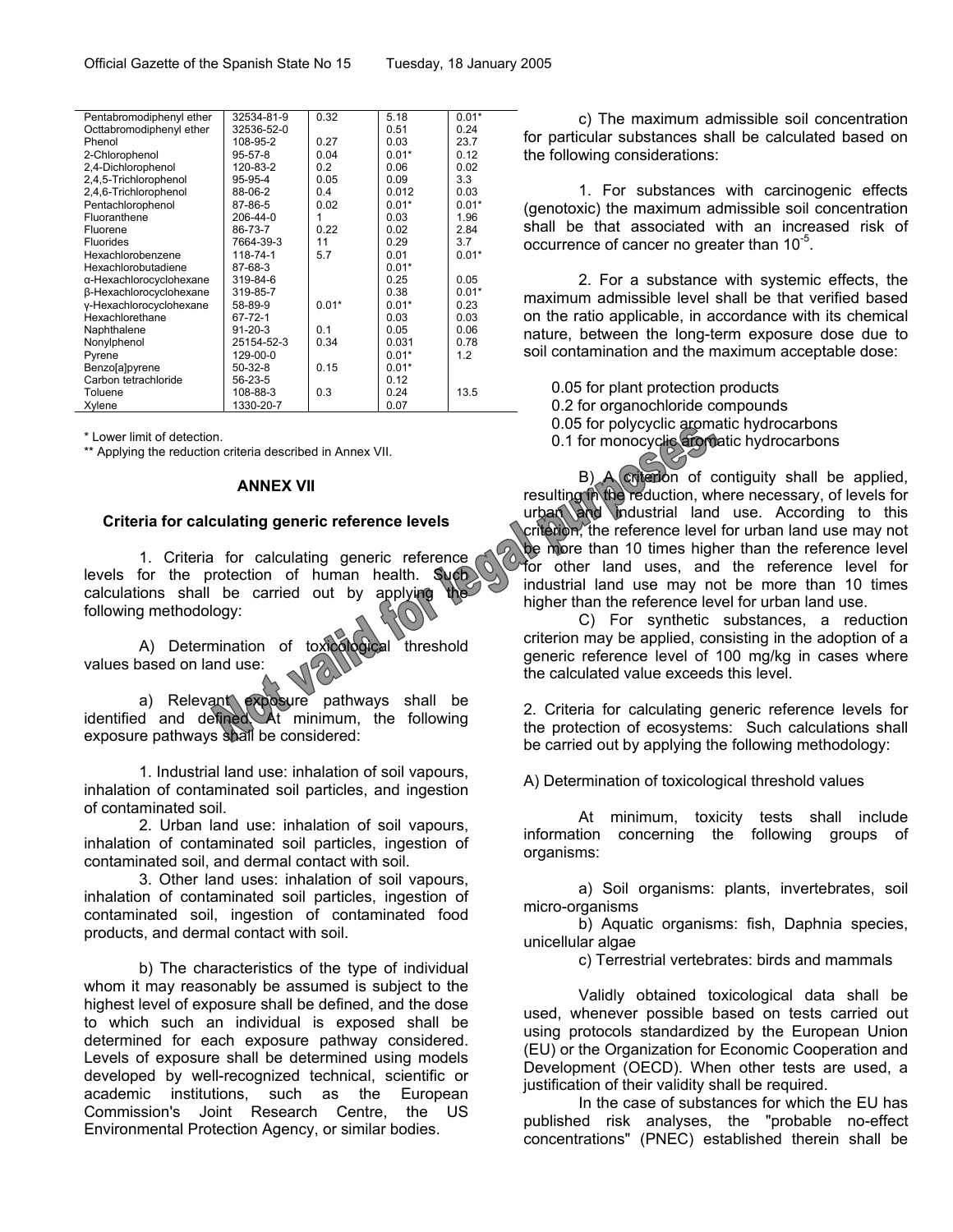used, except in those cases in which more recent toxicological studies are available.

The generic reference level for each selected contaminant shall be determined in relation to the protected group or groups of organisms in each case: soil organisms, aquatic organisms and populations of terrestrial vertebrates. Concentrations shall be determined using the following procedures:

a) For soil organisms: the maximum concentration of the contaminant in soil shall be equal to the "probable no-effect concentration" (PNEC) for soil organisms, as calculated in accordance with EU recommendations.

b) For aquatic organisms: the maximum concentration of the contaminant in soil shall be that which, in conditions of equilibrium and for standardized European conditions, gives rise to a concentration of the contaminant in porewater that is equivalent to the "probable no-effect concentration" (PNEC) for aquatic organisms, calculated in accordance with EU recommendations.

c) For terrestrial vertebrates: the maximum concentration of the contaminant in soil shall be that which, in conditions of equilibrium and for standardized European conditions, gives rise to a concentration of the contaminant in plants or soil invertebrates that is equivalent to the "probable no-effect concentration" (PNEC) for terrestrial vertebrates, calculated in accordance with EU recommendations. The described procedures shall be applied, but including processes of biomagnification through the food chain.

Assessment  $\bigcirc$  of potential bioaccumulation/biomagnification shall be based on the results of field studies and on monitoring of concentrations in plants, invertebrates and vertebrates. When such information is not available, one of the models for estimating biomagnification developed by well-recognized technical, scientific or academic institutions shall be used.

B) For synthetic substances, a reduction criterion may be applied, consisting in the adoption of a generic reference level of 100 mg/kg in cases where the calculated value exceeds this level.

3. Generic reference levels for metals. In cases where for technical or other reasons is not feasible to apply the methodology described in Sections 1 and 2 above, autonomous communities that have not established generic reference levels for metals may adopt those which obtained by adding to the average concentration twice the typical deviation of concentrations existing in soils in nearby areas that are not contaminated and have geological substrates with similar characteristics. For the purposes of assessing soil contamination, the values calculated in this manner for metals shall constitute a single set, and, therefore, shall apply for any land use and be valid for both the protection of human health and of ecosystems.

# **ANNEX VIII**

#### **Assessment of environmental risks**

Without prejudice to any subsequent development of requirements by the autonomous communities, the elements that shall be included in assessment of the risks associated with contaminated sites, or sites where any of the circumstances described in Annex IV holds true, are as follows:

1. A detailed description of the focal points of contamination, didentifying the contaminating substance(s) and determining significant concentration values (maximum measured, p95 or another duly justified statistic).

 $\sqrt{2}$ . A characterization of the textural properties and components of the soil

3. A description of the immediate physical environment for the purpose of identifying mechanisms that may transfer contaminants from focal points to potential receptors and relevant contamination exposure pathways for such receptors, including groundwater.

4. Identification of potential receptors of contamination and an assessment of the characteristics or habits that determine their level of exposure to contamination

In the absence of other information concerning such characteristics or habits, this assessment may make use of the parameters utilized to define reference levels. The existence at the site in question or in adjacent areas of relevant ecological receptors shall also be taken into account.

5. Identification of foreseeable exposure pathways and quantification of the exposure dose received via each. The exposure pathways initially considered shall be those indicated in Annex VII. However, possible pathways may be added or eliminated based on the expert opinion of the technicians responsible for carrying out an assessment, subject to previous consultation with the autonomous community official in charge. For the quantification of exposure dose, the expressions used to develop reference levels or similar methods deemed appropriate by the autonomous community officials in charge may be employed.

6. A toxicity value and justification of its choice for each of the relevant contaminants identified

7. A quantification of risk. In cases where contaminants with the same action mechanism are